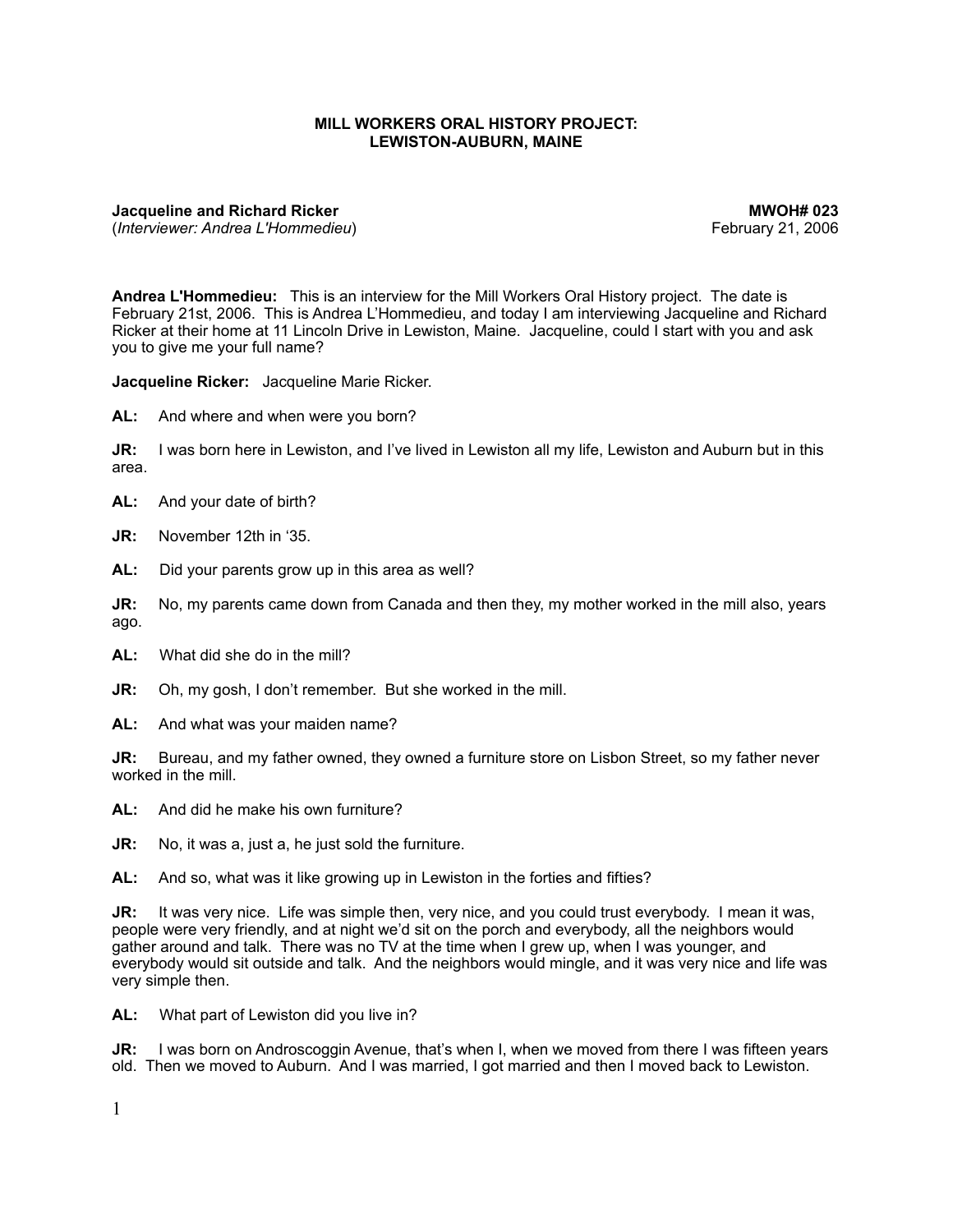**AL:** Do you recall what downtown Lewiston was like at the time, in terms of shopping?

**JR:** Oh yes, very much so, with shopping. Everybody, there was no mall and everybody went shopping on Lisbon Street on a Saturday afternoon. I mean, you had a hard time to walk on the sidewalk, I mean it was crowded. Busses were going and it was very hectic, compared to now.

**AL:** And can I switch to you now Richard, and tell me your full name and where and when you were born.

**Richard Ricker:** My name is Richard Henry Ricker. I was born in Lewiston, right across the street on 265 Lincoln, and from there, what else did you-?

**AL:** Your date of birth?

**RR:** Oh, June 2nd, 1932.

**AL:** And so did you grow up in Lewiston?

**RR:** I grew up in Lewiston, I went to high school at LHS, graduated in the class of '50, and from there I went into the service during the Korean conflict. And when I came out of there I went to work at Philip Elmet down on Lisbon Street there. And from there, it was the second shift, I was a young married man, I didn't want second shift so I went into Bates, Bates Mill, and from there, I was there thirty five years. Of course I just started right from the bottom floor, when they say you start from the bottom, I was just a helper. And then from there I went into the production department. Then from there I went into finishing room as a supervisor. Then I went into the packing room as a supervisor, then I went into communications department, I became manager there at the communications department, and after a few more years there I became superintendent of the whole department, until I got done. So that's the extent of my life at Bates.

**AL:** Now, to go back to growing up in Lewiston, were both of your parents from the area?

**RR:** Yes, yes, yeah. Let me see, yeah, they were both born here in Lewiston area, my father and mother, yeah.

**AL:** Did either of them ever work in the mills?

**RR:** No, my mother worked in a shoe shop, at Knapp Shoe all her life. And my father used to work for a Donnelly Signs that you used to have on the highways, you know, where you introduce all kinds of beers or what, he just put those signs up. Until he got sick, and then he passed away. In fact both of them have passed away.

 And that was it. I have two brothers. One is deceased, and my older brother, he lives down at the other end of the road down here, so all in the neighborhood. And he's a retired Navy man. And that's about it, I guess, for me. Unless you have something else really.

**AL:** Yeah, well if we could go back to your time in the mill and talk a little bit in detail about what some of the jobs were that you had.

**RR:** Oh, well, in the mill itself I was in the converting department which was, they gave you an order and you would fill in that order with bedspreads, whatever the customer wanted, you'd fill it up and you'd ship it out in a carton to the customer. And then from there I went into the finishing room, as I said, and became a supervisor there, and that was all finished bedspreads, all women practically, and all they did, you know, they stitched, they cut and packaged. And then from there I went into the communications department which was a department of printing all prices for your retail and distributor people throughout the country, and we had salesmen throughout the country selling Bates products, naturally. And after that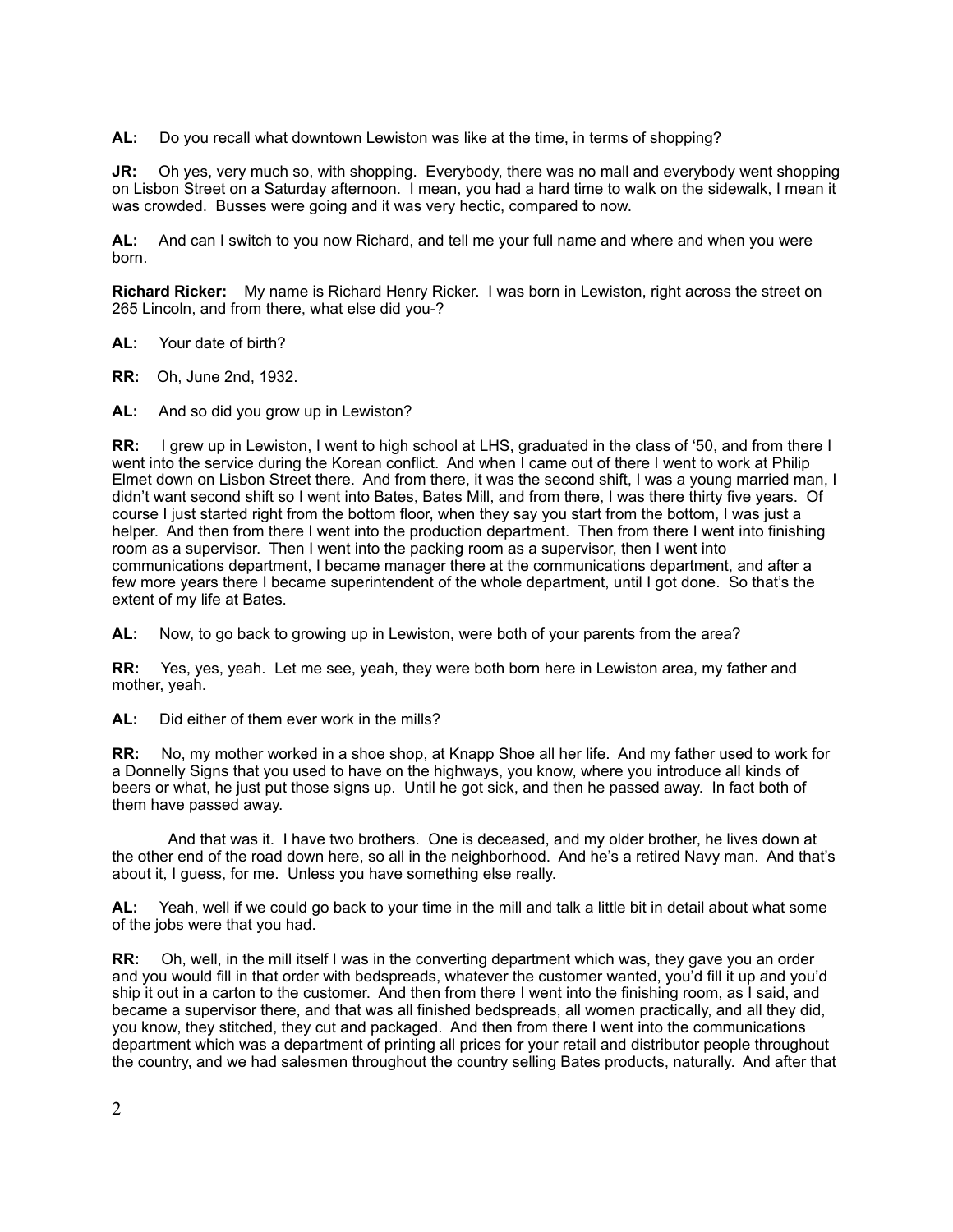I went back into the finishing room to become the general superintendent of that department. And that's the extent, really.

**AL:** When you were at the mill, were there social activities that were connected to the mill, like bowling, I heard there was a hockey league.

**RR:** Oh yes, yeah, we had bowling leagues, and I participated in. We used to go to a State finals here in Lewiston, and from there if we ever won we'd go down to Boston, in a tournament. Then we had a softball league from Bates, they had a baseball league at Bates, and it was very active, they sponsored a lot of this stuff for us. They had a Bates hockey team, and they sponsored that. So at that time when they were doing all of this, of course, Bates was doing well, you know, financially and whatever, which is just good for people. And that's it.

**AL:** Now that was probably in the fifties and -?

**RR:** Yeah, fifties, sixties, yeah.

**AL:** And then did it sort of -?

**RR:** It started to dwindle down as we changed ownerships, they started to cut back, you know, just like every business that's not doing too well. And then we had, we were merged with Hill Mill and Androscoggin Mill, and then after that they started to separate each other, and then before I left the Chinese had bought it, purchased it, whatever. And then from there they just started to sell stocks themselves to get rid of the thing, and that was it. Of course today, Fred Lebel, which is a great friend of mine, he was the president of Bates Fabrics, and he has still a little shop here on Chestnut Street, Maine something I guess it was.

**AL:** Maine Heritage Weavers.

**RR:** Maine Heritage, right, and he's kept that going, and he has a mill store here on Canal Street, on Cedar Street. So after we all left, he just decided to go on his own, I guess, with a couple of people that got involved in his business. Again, that's it.

 What was interesting is, if I recall, the making of a bedspread, which was very, very intriguing. You know, it would come in in a bale of cotton, and then it would go into the, oh boy, oh boy.

**JR:** The card room.

**RR:** It would go in the card room, it would go into the spinning room, then it would go into the weave room, and then it come out to the finish room. And from the finish it come out as a finished bedspread. So anybody that came into Bates, who have never seen a bedspread being woven, it was very interesting. It's right from scratch, a piece of cotton and come out as a finished product. And that was basically, again, that's it.

**AL:** And tell me about how you came to work in the mill.

**JR:** Well, after I had my third child I was looking for a job, I wanted to go back to work and my husband was working in the mill. And that's, I went to personnel and I got a job at the mill, and I worked there for about eleven years. I worked for a little while in the lab, but I, in the lab, I have asthma and it was damp and humid and I couldn't take it, so I went on payroll and I worked there on payroll for at least ten years or so.

**AL:** Who were some of the people you worked with?

**JR:** I worked for George Ormalard, was our supervisor, and there was Barbara Cloutier, there was Pauline Nadeau, Pauline Dumais, Doris Sagrilli, we were quite a big group then, quite a few of us. And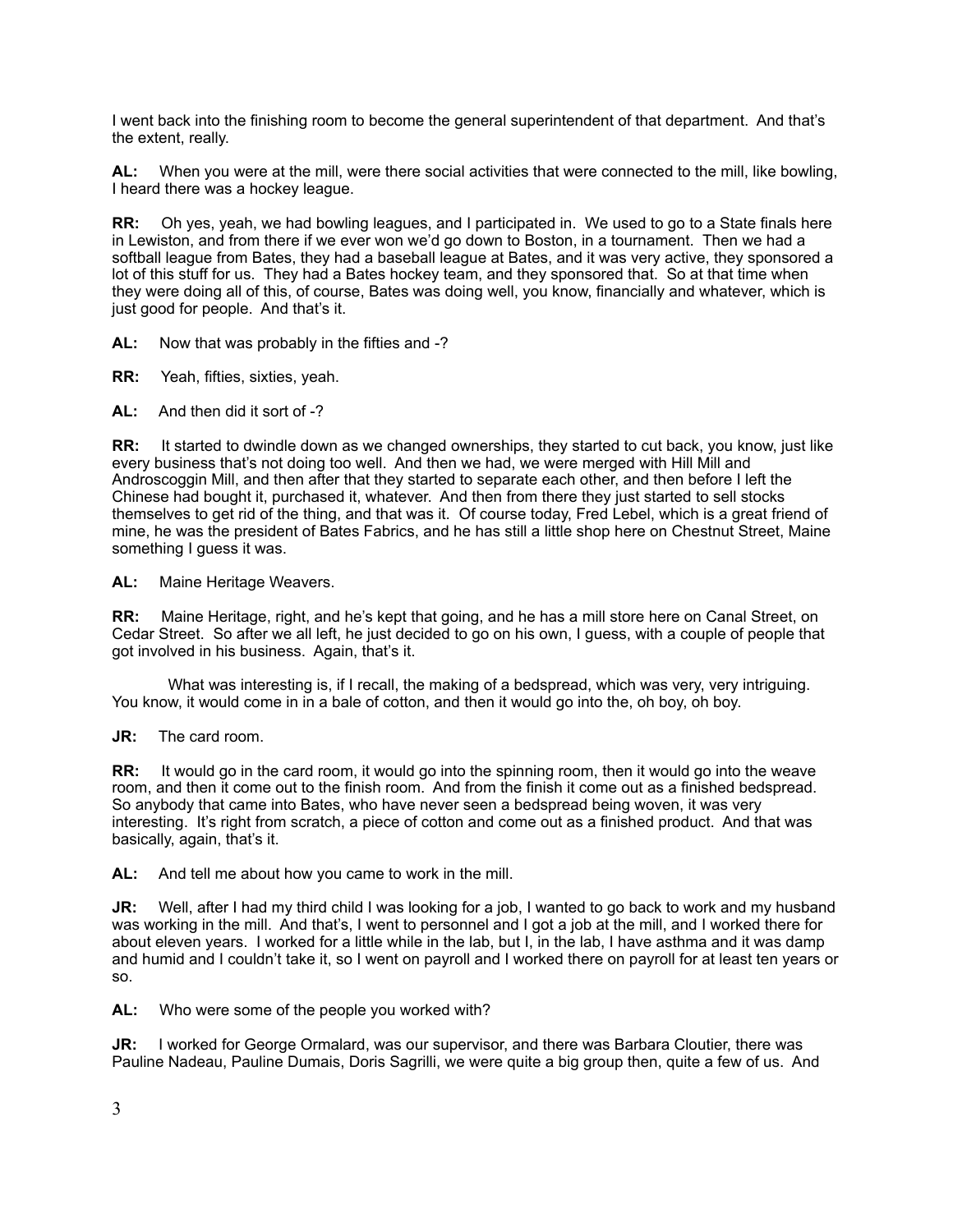some of them left, came, would come in, left and come back and so, I mean, we were quite a big department at the time.

**AL:** So was this in the sixties, or early seventies?

**JR:** I started there in '66, and I got, I left there about '78, I transferred, I went to work at Liberty Mutual and I worked there for about fourteen years, at Liberty. But he stayed, he was still at Bates.

**AL:** Do either of you recall any strikes during the time you were there?

**JR:** Yes, there was some.

**RR:** Oh boy, there was one I think that I recall, and it was settled just before a deadline at midnight, that they signed, the union and management got together and signed a contract. But just before, right after that we would have gone on strike, but we never did. I never got involved in one I don't think, in the time I've been there. But that was the only experience that I have in a strike, you know, people were all getting excited, nervous, you know, if they're going to work, they're not going to work, they find a job, they're not going to have a job. But they settled. And Julian Cloutier was the president of the union of that time, and who in the hell was the agent?

**AL:** Denis Blais?

**RR:** Denis Blais. How do you know that?

**AL:** I know that, I did my homework.

**JR:** She knows the history.

**RR:** Yeah, Denis Blais was the agent for the union, you're right, you're right. And that was it, I guess, yeah. Son of a gun.

**AL:** I know that Lucille Barrett was a union rep for a while. Was the during your time there?

**RR:** Yeah, that was during my time, she was a shop steward down there in the finishing room for years, and she was with the, a member of the union committee I guess when they had meetings, whatever. She was there for a long time.

**JR:** Was Irene Bois on the, no?

**RR:** No, no, she was a sup-, she was later on a union rep but not the time I was there. Then, what the hell was it, Bob, there's a lot of the old timers that I haven't seen for years, Steve Crowley, Joe Lee, Jack Russell, Ralph Nelson, these are all supervisor or superintendents the time I was there. Bill, oh boy, he was a superintendent -

**RR:** Bob Latah (*sounds like*), he was my boss, but he's passed away. Larry Burgess was in charge of the personnel department at the time, and then Howard Ashby was, and then, oh my God, Walter Satoulis (*sounds like*) was a straw boss, so to speak, in Number Five weave, and he was in charge of our softball team over here at Bates. And of course he's passed away, he was there for years and years. Longton, Louie Longton I think he was, he was the overseer in the the One and Two weave.

**JR:** And then what's his name, your friend, in One and Two weave there, Maurice?

**RR:** Maurice Provencher? No, he was Number Five, he was in the weave room Number Five.

**JR:** And then Tardiff.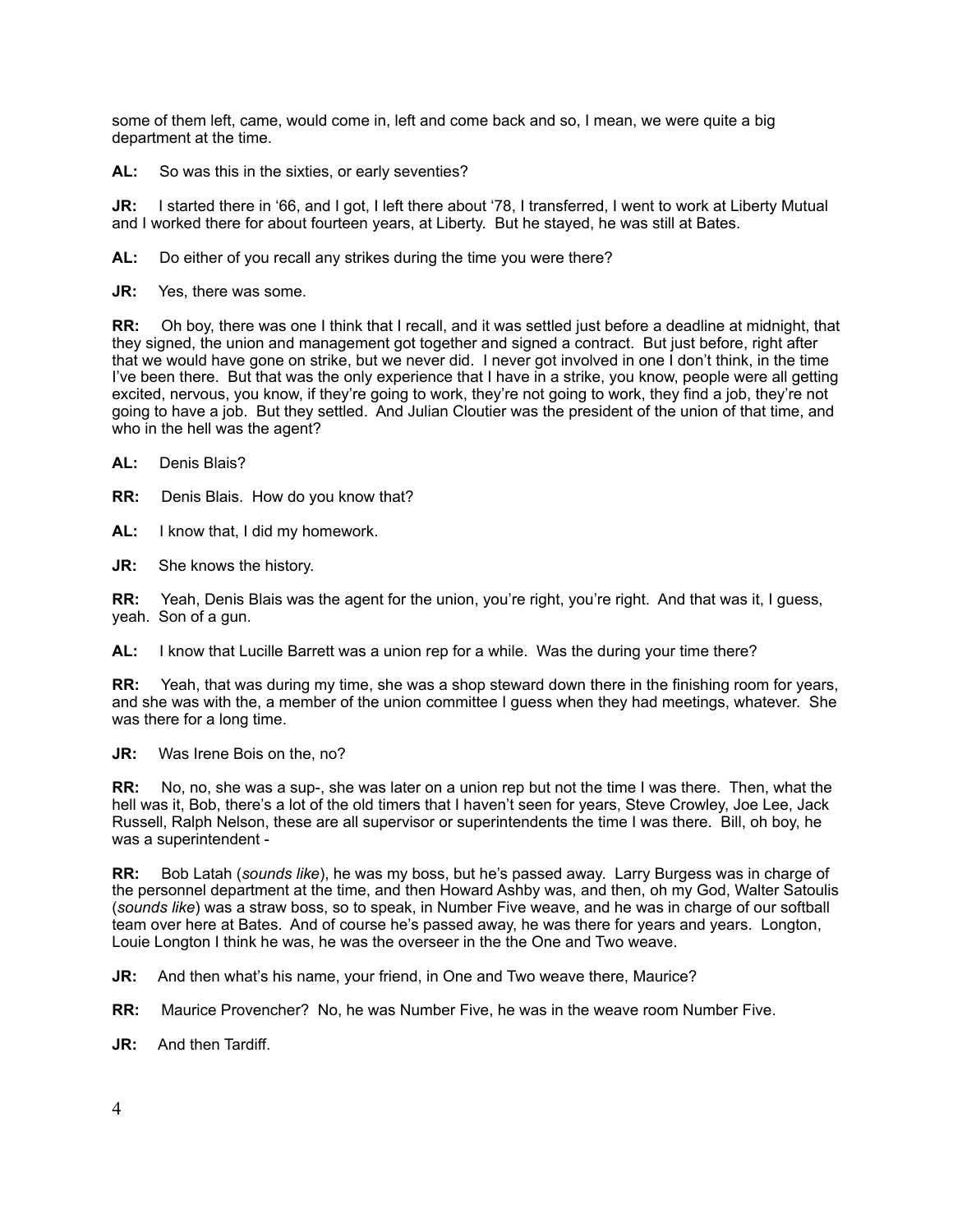**RR:** Roland Tardiff, yeah, son of a gun, and those people are still living today, yeah. And I, you know, I haven't seen them in years and years and years. So the last time I saw a couple of them was when Bates had their show in the mill?

**AL:** At the reunion?<br>**RR:** Yes

**RR:** 

**JR:** When they had the reunion we saw quite a few people.

**RR:** And, my God, I hadn't seen them for so long, you know, they've changed, they got short, they got fat, they got bald. Yeah, and there was John Munroe, he was in charge of the dye house, Gerry Lafrance was in charge of the lab.

**JR:** Spencer, what's his name, he's at d'Youville now, he's at the Maison Marcotte or d'Youville. Is it Bob Spencer?

**RR:** I know a Spencer, he skated a lot.

**JR:** Yes, him, he's at the pavilion or the Maison Marcotte.

**RR:** Bill Harvey, Bill Harvey was in charge of the whole maintenance crew in the mill, and of course there was Dexter Paquette, he was the office manager.

**JR:** And when I was there it was Irwin Berg that was the office manager, when I was there.

**RR:** Then of course they had different presidents. They had, I was thinking about that the other day, too, they had (*unintelligible word*) Fred Lebel, Bill Gleason was a president of the Bates.

**AL:** Tom?

**JR:** Was it Tom Connolly, there was Tom Connolly. Well, he wasn't president.

**RR:** No, he wasn't pres-, he was there but he wasn't president. There's Tom Connolly, then Hal Gosselin, remember Hal Gosselin? He was the executive muck-a-muck, you know, at Bates. And, I guess, but as I say, I've never seen those people since I left the mill, you know, that was of course -

**JR:** Well, you saw them at the reunion.

**RR:** Well, just two or three of them.

**JR:** Yeah, some of them.

**RR:** So I guess.

**AL:** Yeah, it's hard to recognize -

**JR:** Oh yeah, they change a lot, some have changed so much, I mean big change.

**AL:** Did they, if you think back over the time you were at the mill from the fifties onward, and you said the ownership changed and some of the demand for the product decreased over the years. In terms of like the technology in the mill, in terms of the equipment and stuff, did that continue to be updated?

**RR:** Oh, no, a lot of that stuff was obsolete at the time they ran. But if it broke down you'd have to, you know, make your own piece in order to keep it going. Because at the time, as the business was dwindling down, they didn't want to invest all this money, you know. We used to have, well, used to have, we used to weave (*unintelligible word*) material. You know the Scottish, and they had the kilts there, that type of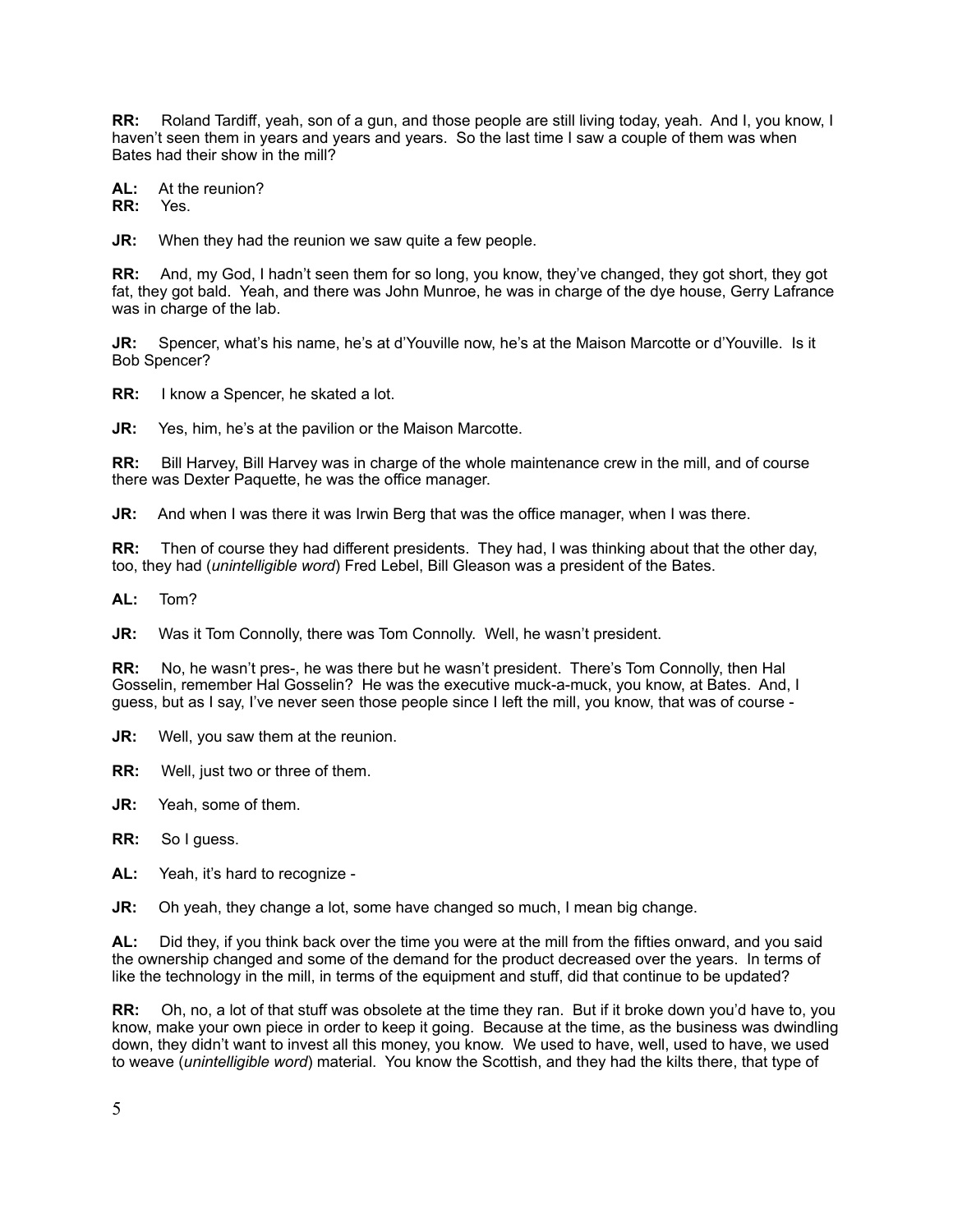material? We used to do that, and we got set up with all kinds of looms that we had to purchase and all that. But see, it didn't pan out so that was a loss, so to speak, for Bates because nobody was buying the product. And after that it was the old looms that they had when they were weaving, both One and Two, even Number Five. It was just, you know, the -

**JR:** George Washington, your regular spreads.

**RR:** Yeah, that was Number One, George Washington. But they made some good products there, they made some good products. Even today my sister-in-law, I gave my bedspread to her, and they had some good products. The 7800 series was what they called, there was four of them. I think there was Lafayette Resist, William and Mary, Wyatt House, these are all beautiful bedspreads. And had an Heirloom. I mean, you work with this for so many years, you know, there's certain ones you remember and others you don't. But that's about, technology, they weren't that, no, they weren't that great.

 They made a lot of changes in the operation of the thing. In other words, when they used to cut bedspreads from the second floor, we'll say, in the slashing room, there's a slashing room there, and rolls of bedspreads coming from the weave room would be cut into bedspreads, down the shoot, way down in the finishing room. And then from there they would pile them up and go into the stitchers, Ally, for her to stitch. Washing machine was the same thing. They cut the spreads from the top level to go down into the washers, you know, stuff like that. But it wasn't, we'll say, a thing that, hmm, what do I want to say? Technology, it wasn't there, it wasn't there.

**JR:** Well, ir wasn't like today. I mean, then it was, they didn't have the technology that they have today. If they were still going today, I mean, it would be a different story.

**RR:** See, we used to have when I was down in the packing room, we used to pack the bedspreads into a chute and just push the chute and it would seal itself, and you'd just pull, the balance of the trap. But after that we got into sealing machines. You just put the bedspread onto a conveyer belt and you pull a handle down and it would seal it and up the conveyer, you know. It speeded up that type of production. And that was it.

 Well, they made renovations in the packing room, where you had to go and ship out fifty cartons, we'll say, of bedspreads down the chute into the shipping room. You had to go on a truck, go get them. Well they made conveyer belts throughout the department, so you just take your cart and put it on a conveyer and it would go itself around the whole shmeer and down, so it prevented that, what do you want to call it, usage of the trucks, you know, and it speeded up production for that, too, also. That's about it I guess.

- **AL:** Now, did you live close enough to walk to work?
- **RR:** Oh yeah, was here.
- **AL:** You were right here.
- **JR:** Yeah, we were within walking distance; I used to walk to work.
- **RR:** But I had my own parking lot, though.
- **JR:** Parking space.

**RR:** The supervisors had their own parking space. Where DaVinci's is? Right in there. So that was it. As I said, I think in the thirty-five I've gone there, I must have missed five days of work, probably sick or something.

**JR:** Yeah, he was always on, he'd go to work sick many times.

6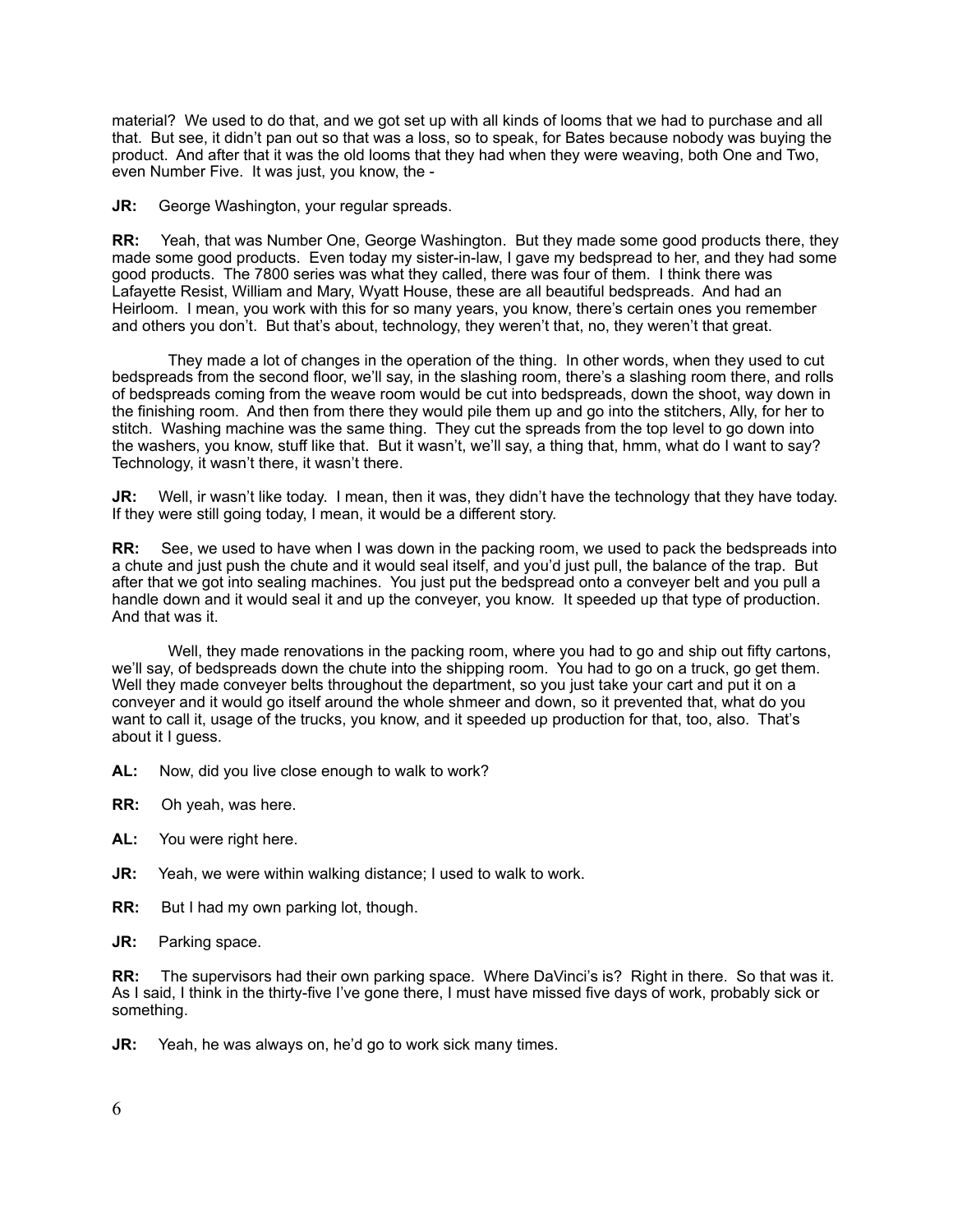**RR:** But when you, you know, you like the job and you like the people, (*unintelligible word*), nice people to work with, both employer and employees.

**JR:** Well, workers were very dependable, you could depend on them. They'd be on the job every day. I heard a story once at the mill, one man retired and he had been there for a long, long time. The story went that came Mon-, he retired on Friday, came Monday morning he got ready and he was walking to work, he didn't realize he was retired. See, that's how dedicated they were.

**RR:** Then I recall, I recall one time back in the fifties I think it was, Bates celebrated an anniversary. And I think they had either Bob Hope at the Lewiston High Armory or a big name band, they were celebrating their anniversary. And that was a good thing that they had for the employees, you know. As I say, go back thirty some odd years and try to remember everything, you know. But basically I loved it. I'd still be there today if it wasn't for the Chinks.

**JR:** The Chinks.

**RR:** Yeah, well, anyway, the Chinese people. Because -

**JR:** Well, now you'd be retired probably.

**RR:** Oh yeah, but still.

**JR:** You would have retired there.

**RR:** Yeah, yeah.

**AL:** Tell me from the perspective of somebody who didn't, wasn't here at that time, what was it like when they changed shifts at the mill? And because so many people walked, wasn't it (*unintelligible word*)?

**JR:** Yes, and it was busy.

**RR:** Well, a lot of people from around Lincoln Street, Oxford Street, River Street, Canal Street, we used to have the buildings there, where the banks are there today and all that, the banks and the (*unintelligible word*) and all. Those, all the people were all within the walking distance of the mill, all three mills. Over there the Androscoggin and the Hill, and of course the shifts was from seven to three. And then at 2:30, the second shift people were lined outside waiting to go in, for the first shift people to come out. So it was congested around there. But it was -

**JR:** And there was three shifts going at the time.

**RR:** Yeah, and it was nice to see these people coming off the bridge, I'm talking about Bates now, coming off the bridge, going home, and then you'd see the second shift coming in. And the same would apply in the morning. At seven o'clock in the morning, from the third shift, they'd come out, first shift would go in at seven until three.

**JR:** And I understand way back there when they had those buildings on Canal Street, they had the Bates Block, the Androscoggin Block, the Hill Block, I understand, I wasn't here, I wasn't born yet, but they said that they had built those buildings for people that migrated from Canada to come and work in the mills here, and that's why they had those apartments for those people that came in to work for the mills. Yeah, then it was busy, I mean really busy.

**AL:** And how many brothers and sisters did you have/

**JR:** I have only one brother, yeah. And my brother never worked in the mill. Yes he did, for a while, yes, he was working in the mill and then he went, he's an electrician so he left to be an electrician. But he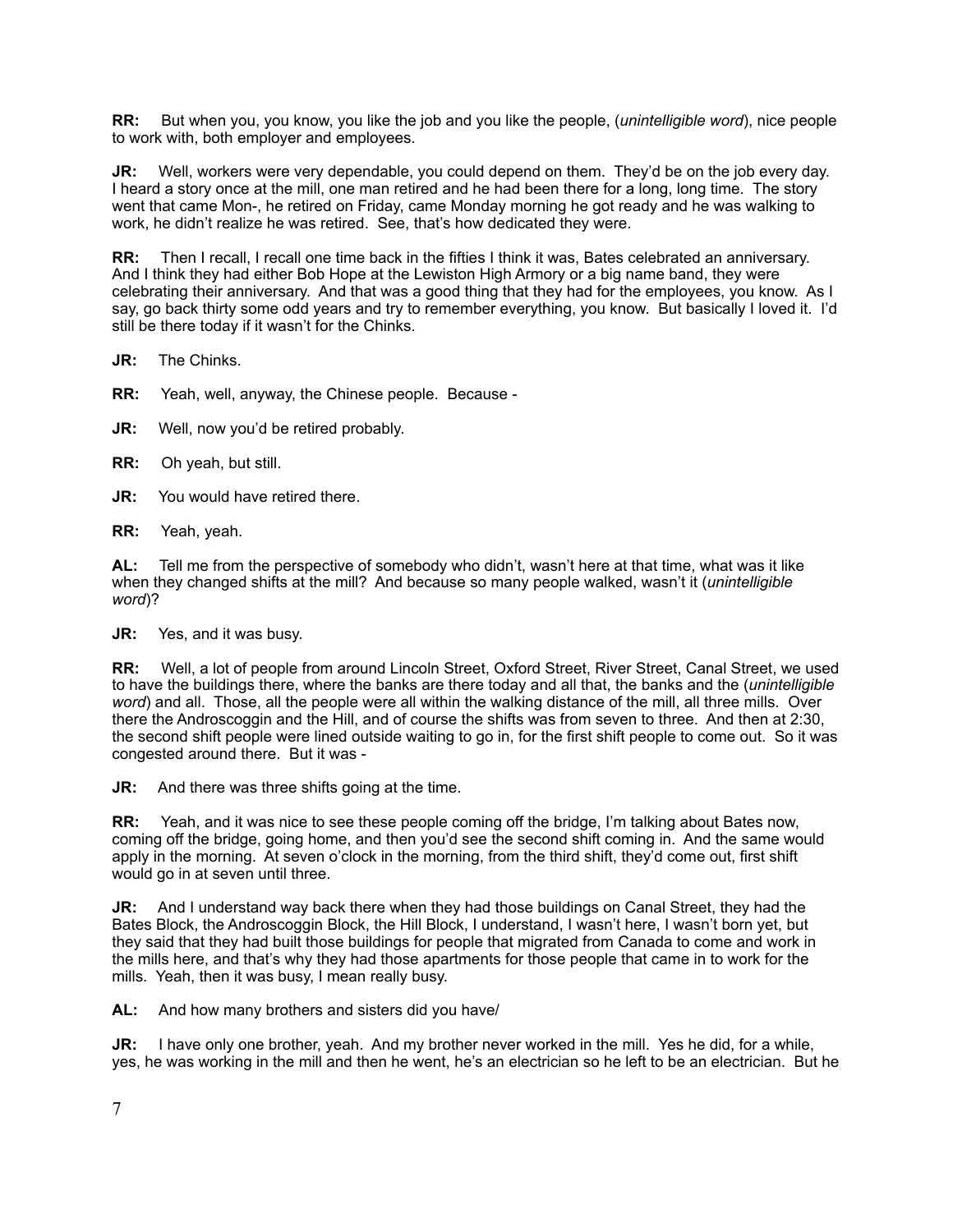did work in the mill for a while. And my daughter worked a little while for him, Sharon, and my son worked in the office for a while. Yeah, my son and one of my daughters worked at Bates.

**RR:** So you either had, you know, the textile industry or the shoe industry, that's the only two occupations that were available here at the time. As I said, I remember, well I remember, I was a little kid, the Grand Trunk, people coming in from the train from Canada, getting off and, you know, finding themselves little apartments, like she said, on Canal Street there to work in the mill.

**JR:** They used to come, they came here to work in the mill. Yeah, life was simple then, it was nice. Compared to now.

**AL:** Is there anything that I haven't asked you about the mills or your time working there that you think would be important or interesting to add?

**RR:** No, I've said all I had to say. I did different jobs and -

**JR:** Then I worked on payroll, it was more for taking care of the people's wages.

**RR:** Because what we would do, the office people anyways, at noon time we would go and, say, eat at the bowling alley that was there right across the street from the mill, which isn't there any more, and then we used to go to Simone's and Marco's, and then we'd come back from lunch and there's a little shack outside the bridge, and we'd all congregate there from about quarter of one to one o'clock, shoot the breeze over everything in general.

**JR:** And then they'd come in and we used to say in the office, here comes the Mafia. They used to congregate in that little shack there by the bridge at noon time, and then they'd come in to work at one o'clock, come back to work. That was the office people, you know, it wasn't like, the mill was three shifts (*unintelligible phrase*).

**RR:** Did you know Ray Vallerant? There was Ray Vallerant, is it Ray Vallerant?

**JR:** You forgot Fern, Fern Pelletier was a designer.

**RR:** Fern, yeah, Fern Pelletier, (*unintelligible phrase*). Ray Vallerant, where the hell did I get Ray Vallerant? Anyways, Fern Pelletier, he was a great, great friend of ours.

**JR:** He was a designer, he designed the bedspreads. He was a very talented man.

**RR:** Yeah, oh, yeah, I guess, with a brush he could do anything, and he made up all these designs for the bedspreads that we have, you know.

- **AL:** And Ray D'Amour?
- **JR:** Ray D'Amour, that's it, Ray D'Amour.
- **RR:** That's the one where I couldn't say it, Ray D'Amour, yes, he was a designer also, yeah.
- **AL:** And I interviewed him.
- **JR:** Oh, you did?
- **RR:** Okay, he was good.
- **JR:** Well, Fern passed away, I mean Fern is not around any more.
- **RR:** But outside of that, outside interests of the mill itself, we used to have a card game on a Friday